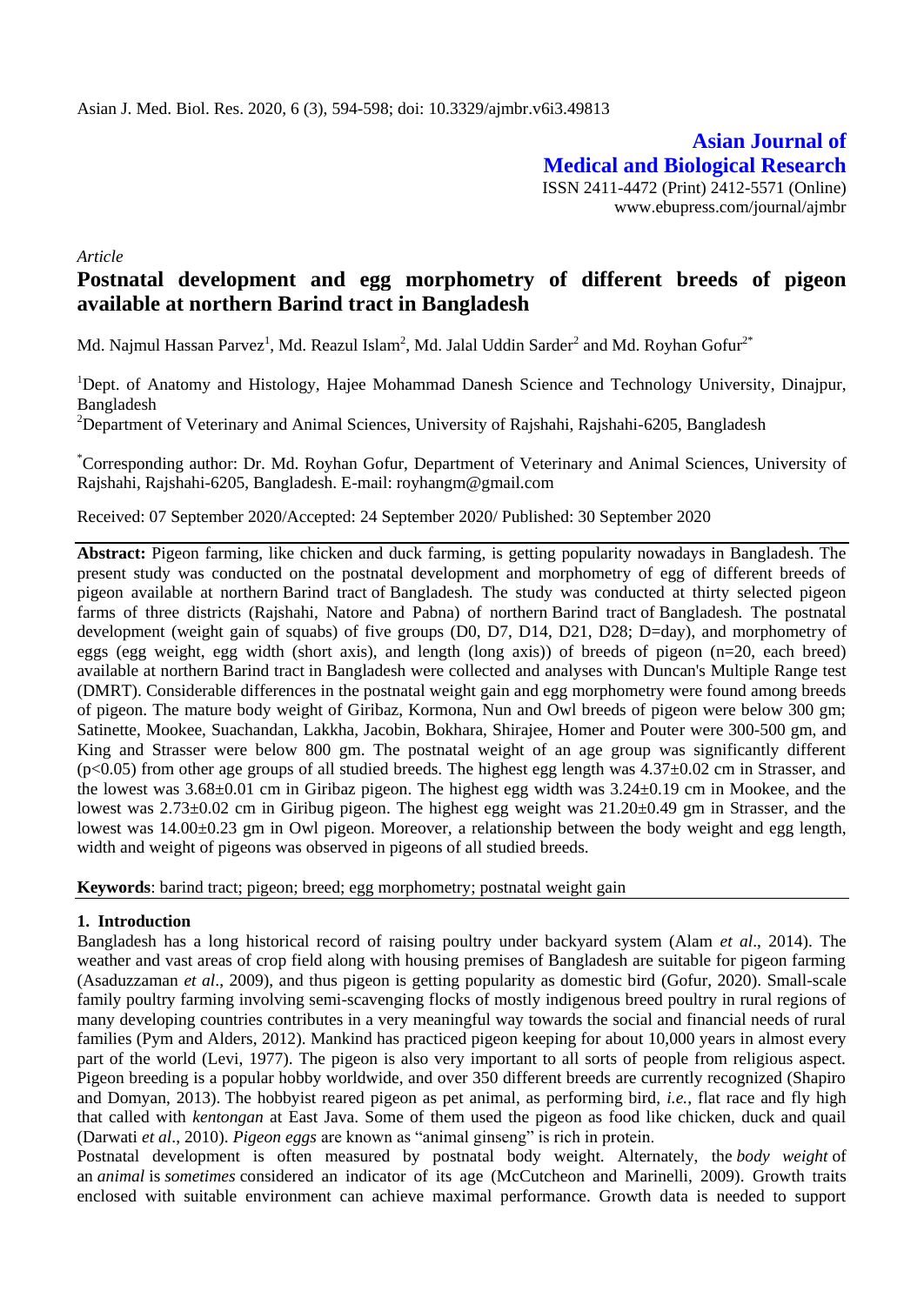potential study of the pigeon as meat producer. Pigeons are widely used as experimental models in biomedical research and have also been raised for egg and meat production (Beena, 2019; Bradley *et al*., 2020). Commercial squab (young pigeon) production has existed in North America since the early 1900s (Stanhope, 1978). Although meat from squabs is produced commercially, information regarding postnatal development and slaughtering time is lacking (Mariam, 2007). There is no clear information regarding the postnatal development (weight gain) and morphometry of egg of different breeds of pigeon. Considering the above, the present study was conducted to reveal the postnatal development and morphometry of egg of different breeds of pigeon available at northern Barind tract in Bangladesh.

### **2. Materials and Methods**

The experiment was conducted at the Department of Veterinary and Animal Sciences, Faculty of Agriculture, University of Rajshahi, Rajshahi from June 2018 to June 2019. Thirty selected pigeon farms of three districts (Rajshahi, Natore and Pabna) of Rajshahi division of Bangldesh have been visited and the different breeds of pigeons were recorded. The pigeons (n=20, each breed) were reared in scavenging condition and nests were used as a night shelter for protection against predator. Each pair of pigeon was kept in nest separately. The size of each nest was  $32 \text{ cm} \times 60 \text{ cm} \times 22 \text{ cm}$ . Nest was made strong with iron and was placed at a reasonable height using strong support. The pigeons were offered high quality diets and water *ad libitum* with high and low protein level. The nests were cleaned periodically for maintaining good body condition of bird. The pigeons were treated with vaccine and deworming. Body weights were measured with an electronic balance in the morning before the birds were fed. Egg width (short axis), and length (long axis) were measured with slide calipers (Figure 1a). Weights of eggs and squabs of five groups (D0, D7, D14, D21, D28; D=day) were measured with an electronic balance (Figure 1b-f). Different record sheets with full details of each parameter were maintained.

Statistical analysis was done the reveal the significant differences of the parameters among the breeds, and different age groups of pigeons. Data was presented as Mean±SE. The Duncan's Multiple Range test (DMRT) was performed to observe significant differences between the parameters. All analysis was performed using SPSS software version 20. p<0.05 was considered as significant.



**Figure 1. Morphometric measurement of pigeon egg and squab.** a, length of egg; b, weight of egg; c, weight of D0 squab (Nun); d, weight of D0 squab (Giribug); e, weight of D28 squab (Jacobin); f, weight of D28 squab (Pouter).

#### **3. Results and Discussion**

The postnatal development and production traits grown by humans are in many ways different from that of birds in the natural habitats where food availability is seasonal, food scarcity appears to be more frequent and competition is the deciding force for the survival of the birds. Even in the domestic systems of birds keeping,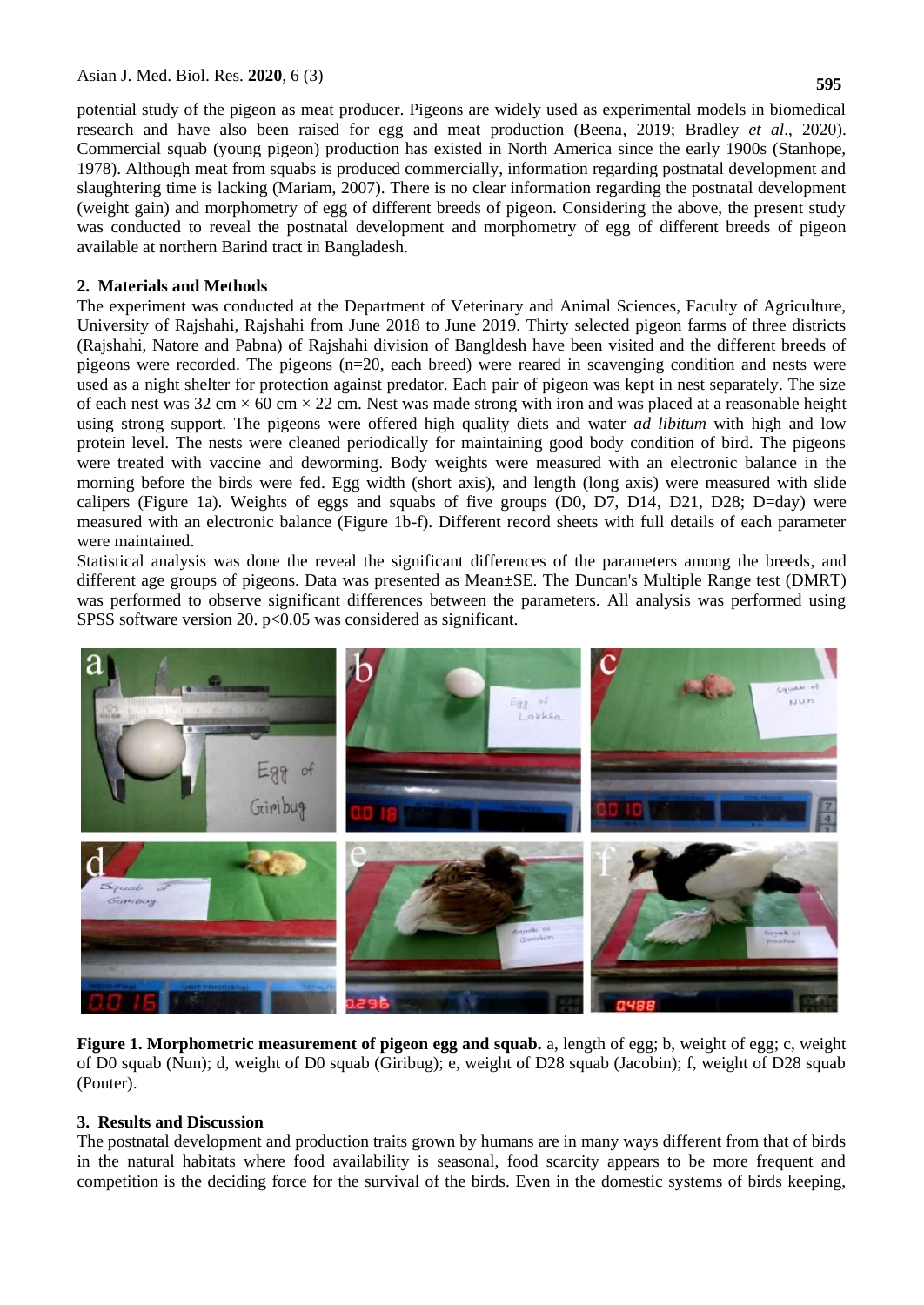**596**

there have been considerable variations in the productive and postnatal developmental traits of the birds mainly because of nutritional status of the diet and genetic race of the birds (Chudasama, 2017). In this context, productive performance (egg morphometry) and postnatal development of pigeons varies greatly depending on the breed (Shapiro and Domyan, 2013). Considerable differences in the egg morphometry and postnatal weight gain were found among breeds of pigeon available in northern part of Bangladesh.

The postnatal development (weight gain) of pigeon varies according to the breed, nutrition and management. In the present research work, the mature body weight of Giribaz, Kormona, Nun and Owl breeds of pigeon were below 300 gm; Satinette, Mookee, Suachandan, Lakkha, Jacobin, Bokhara, Shirajee, Homer and Pouter were 300-500 gm, and King and Strasser were below 800 gm. At day 0 the highest squab weight was found 153.20±7.53 gm in Strasser and the lowest squab weight was found 18.60±0.75 gm in Giribug (Table 1). But Darwati *et al.* (2010) reported that mean body weight of local pigeon on Day old was 14.02 $\pm$ 1.20 gm which was nearer to the body weight of Giribaz in this research. At day 7 the highest squab weight was found 238.80 $\pm$ 4.13 gm in Srasser and the lowest squab weight was found 71.60±4.53 gm in Lakkha. At day 14 the highest squab weight was found 439.20±12.13 gm in Strasser and the lowest squab weight was found 132.40±12.07 gm in Lakkha. But Bhowmik (2014) reported that at day 15 the body weight of Jalali pigeon was found 225.53±3.89 gm. At day 21 the highest squab weight was found 562.80±5.24 gm in Strasser and the lowest squab weight was found  $206.00\pm1.14$  gm in Giribug pigeon. But Islam (2010) reported that at day 20 the body weight of Jalali pigeon was 217.10 gm and in case of Giribug pigeon was found 214.00 gm. At day 28 the highest squab weight was found 655.60±13.27 gm in Strasser and the lowest squab weight was found 222.40±3.54 gm in Giribug pigeon (Table 2). But Bhowmik (2014) reported that at day 30 the body weight of Jalali pigeon was found 275.59±1.48 gm where as Darwati *et al.* (2010) reported that mean body weight of local pigeon on Day 28 was  $290.40\pm27.98$  gm. Azad (2009) also reported in case of Gola breed, male pigeon body weight was 304.10 gm and female pigeon body weight was 257.50 gm. Moreover, postnatal weight of an age group was significantly different (p<0.05) from other age groups of all studied breeds (Table 1). Majewska and Drenikowski (2016) observed the body weight daily gains were 8.83 to 12.61 g between day 7 and day 14 of rearing, and next decreased to reach 0.47 to 1.77 g between days 21 and 28. Zielezinski and Pawlina (2011) found a similar pattern. Pawlina and Borys (2009) studied a meat pigeon breed (Wrocław meat) and noticed the drop in daily gains on the end of 4 weeks of age that indicates the maturity of pigeon. The age 4 weeks (D28) is therefore the optimum when meat pigeons should be slaughtered, as their further farming would be economically inefficient. The size of egg is an important factor of hatchability indices and chick body weight on hatching, which was proved by Ibrahim and Sani (2010). The highest egg length in the present study was found 4.37±0.02 cm in Strasser and the lowest egg length was found 3.68±0.01 cm in Giribaz pigeon that was similar with the findings of Saxena (2008) but Bhowmik (2014) reported 3.75±0.06 cm in case of Jalali pigeon. The highest egg width was found 3.24±0.19 cm in Mookee and the lowest egg width was found 2.73±0.02 cm in Giribug pigeon that was more or less similar with the result of Bhowmik (2014), who found  $2.81\pm0.05$  cm in case of Jalali pigeon and also with the findings of Saxena *et al*. (2008) who reported 2.85 cm. The highest egg weight was found 21.20±0.49 gm in Strasser, but Bhowmik (2014) reported 16.18±0.08 gm in case of Jalali pigeon, and Robinson (2005) noticed the mean egg weight of domestic pigeon was 18.9 gm, and Sales and Janssens (2003) reported the mean egg weight of domestic pigeon was 21.4 gm which was similar with the present study. The lowest egg weight was found 14.00±0.23 gm in Owl pigeon that was similar with Ibrahim and Sani (2010), who reported that mean egg weight of street pigeons (*Columba livia*) was 14.46±0.11 gm but Abdel-Azeem *et al.* (2007) and Darwati *et al.* (2010) reported that egg weight ranged from 13.78 to 17.38 gm, and 10.7 to 23.3 gm, respectively in pigeon which are in agreement with the results of present study. The variation of pigeon egg weight in different studies may be mainly due to weight variation of adult pigeon of different breeds that is clearly observed in the present study (Table 2). The adult pigeons of weight less than 300 gm laid eggs weighing 14.00  $-15.20$  gm, pigeons of weight 300 – 500 gm laid eggs weighing  $14.40 - 20.80$  gm, and pigeons of weight 501 – 800 gm laid eggs weighing 21.05 – 21.20 gm. Such relation was also observed between the body weight and egg length and width (Table 2). Robertson (1988) reported a relationship between the body weight and egg weight of pigeons.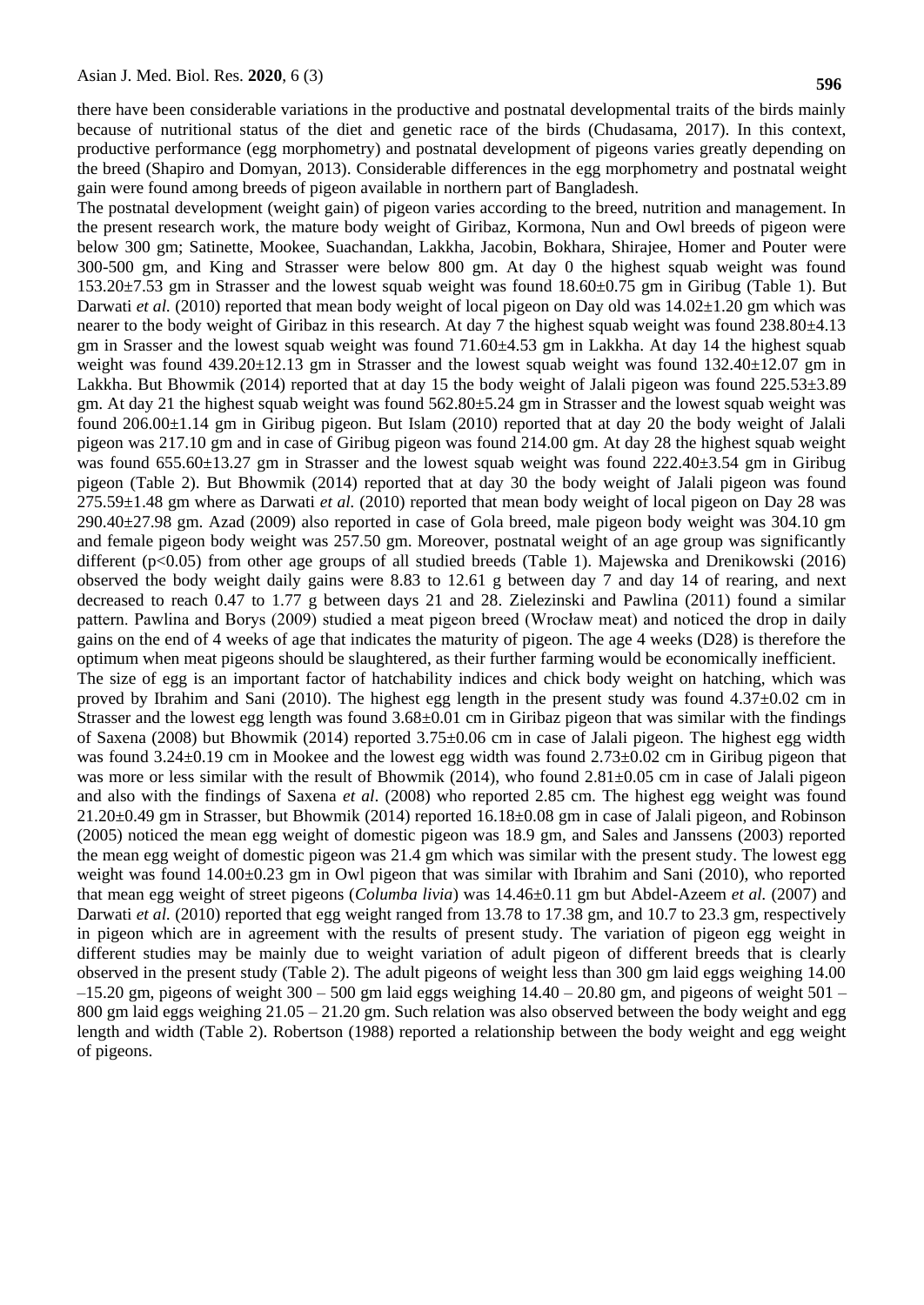| <b>BW</b>      |                | Squab weight (gm)             |                                |                                        |                                 |                                 |
|----------------|----------------|-------------------------------|--------------------------------|----------------------------------------|---------------------------------|---------------------------------|
| (gm)           | <b>Breed</b>   | D <sub>0</sub>                | D7                             | D <sub>14</sub>                        | D <sub>21</sub>                 | D <sub>28</sub>                 |
|                | Giribaz        | $18.60 \pm 0.75^{\text{a}}$   | $75.60 \pm 10.48^b$            | $145.60 \pm 14.13$ <sup>c</sup>        | $206.00 \pm 1.14$ <sup>d</sup>  | $222.40 \pm 3.54$ <sup>e</sup>  |
|                | Kormona        | $24.00 \pm 1.41$ <sup>a</sup> | $74.00 \pm 1.41^b$             | $152.00 \pm 12.36$ <sup>c</sup>        | $210.00\pm3.03^d$               | $247.00 \pm 3.23$ <sup>e</sup>  |
| $<$ 300        | Nun            | $24.80 \pm 1.02^a$            | $83.20 \pm 4.27$ <sup>b</sup>  | $183.20\pm4.63^c$                      | $270.80 \pm 3.32$ <sup>d</sup>  | $278.00 \pm 2.83$ <sup>e</sup>  |
|                | Owl            | $24.00 \pm 0.71$ <sup>a</sup> | $131.20 \pm 8.69^b$            | $230.80 \pm 3.44$ <sup>c</sup>         | $2.68.20 \pm 2.54$ <sup>d</sup> | $290.00 \pm 2.54$ <sup>e</sup>  |
| $300 -$<br>500 | Satinette      | $29.20 \pm 1.02^a$            | $105.60 \pm 1.72^b$            | $212.00 \pm 1.41$ <sup>c</sup>         | $276.00 \pm 2.28$ <sup>d</sup>  | $308.80 \pm 3.26^e$             |
|                | Mookee         | $30.00 \pm 1.41$ <sup>a</sup> | $116.80{\pm}4.34^b$            | $216.00\pm4.34^c$                      | $280.80 \pm 4.27$ <sup>d</sup>  | $312.40 \pm 4.71$ <sup>e</sup>  |
|                | Suachandan     | $30.80 \pm 1.02^a$            | $119.60 \pm 5.50^{\circ}$      | $218.80 \pm 3.26$ <sup>c</sup>         | $277.60 \pm 2.32$ <sup>d</sup>  | $316.00 \pm 1.41^e$             |
|                | Lakkha         | $29.80 \pm 1.66^a$            | $71.60\pm4.53^b$               | $132.40 \pm 12.07$ <sup>c</sup>        | $230.00 \pm 1.41$ <sup>d</sup>  | $330.00 \pm 1.41$ <sup>e</sup>  |
|                | Jacobin        | $31.20 \pm 2.42^a$            | $110.40 \pm 7.73^b$            | $224.40 + 4.17$ °                      | $262.80\pm4.63^{\rm d}$         | 332.00 $\pm$ 7.32 $^{\rm e}$    |
|                | <b>Bokhara</b> | $51.60 \pm 2.14$ <sup>a</sup> | $223.20\pm3.61^b$              | $261.60 \pm 3.54$ <sup>c</sup>         | $283.20 \pm 2.42$ <sup>d</sup>  | $336.00 \pm 9.27$ <sup>e</sup>  |
|                | Shirajee       | $52.00 \pm 1.41$ <sup>a</sup> | $224.00 \pm 1.41^b$            | $262.00 \pm 1.41$ <sup>c</sup>         | $370.80 \pm 1.02$ <sup>d</sup>  | $435.20 \pm 1.86$ <sup>e</sup>  |
|                | Homer          | $54.00 \pm 2.00^a$            | $228.00\pm3.03^b$              | $262.40 + 6.52^{\circ}$                | $390.00 \pm 3.63$ <sup>d</sup>  | $438.80 \pm 3.56^e$             |
|                | Pouter         | $56.40 \pm 2.14$ <sup>a</sup> | $231.20 \pm 3.14^{\mathrm{b}}$ | $395.60 \pm 1.72$ <sup>c</sup>         | $446.00 \pm 3.58$ <sup>d</sup>  | $488.00 \pm 2.45$ <sup>e</sup>  |
| $501 -$        | King           | $132.40 \pm 2.79^{\text{a}}$  | $236.00\pm4.05^b$              | $433.20 \pm 8.09$ <sup>c</sup>         | $551.60 \pm 6.68$ <sup>d</sup>  | $645.00 \pm 10.60^e$            |
| 800            | Strasser       | $153.20 \pm 7.53^a$           | $238.80\pm4.13^b$              | 439.20 $\pm$ 12. $\pm$ 13 <sup>c</sup> | $562.80 \pm 5.24$ <sup>d</sup>  | $655.60 \pm 13.27$ <sup>e</sup> |

Table 1. Weight of pigeon (squab) of different breeds at different postnatal age (n=20).

BW, body weight; D, day; a, b, c, d, eStatistically significant ( $p<0.05$ ) among age groups of squabs

|  |  |  |  |  |  | Table 2. Morphometry of egg of different breeds of pigeon (n=20). |  |  |  |
|--|--|--|--|--|--|-------------------------------------------------------------------|--|--|--|
|--|--|--|--|--|--|-------------------------------------------------------------------|--|--|--|

| Body weight (gm) | <b>Breed</b>    | Egg length (cm) | Egg width (cm)  | Egg weight (gm)  |
|------------------|-----------------|-----------------|-----------------|------------------|
|                  | Giribug         | $3.68 \pm 0.03$ | $2.73 \pm 0.02$ | $14.80 \pm 0.75$ |
| <300             | Kormona         | $3.70 \pm 0.02$ | $2.75 \pm 0.02$ | $15.20 \pm 0.49$ |
|                  | Nun             | $3.87 \pm 0.04$ | $2.78 \pm 0.03$ | $15.20 \pm 0.49$ |
|                  | Owl             | $3.71 \pm 0.07$ | $2.77 \pm 0.03$ | $14.00 \pm 0.23$ |
|                  | Satinette       | $3.79 \pm 0.04$ | $2.76 \pm 0.06$ | $14.40 \pm 0.75$ |
|                  | Mookee          | $3.81 \pm 0.04$ | $3.24 \pm 0.19$ | $14.80 \pm 0.49$ |
|                  | Suachandan      | $3.69 \pm 0.04$ | $2.80 \pm 0.03$ | $15.20 \pm 0.49$ |
|                  | Lakkha          | $3.98 \pm 0.07$ | $3.06 \pm 0.02$ | $16.80 \pm 0.49$ |
| $300 - 500$      | Jacobin         | $3.96 \pm 0.06$ | $2.94 \pm 0.04$ | $16.80\pm0.49$   |
|                  | <b>Bokhara</b>  | $4.05 \pm 0.06$ | $3.00 \pm 0.02$ | $19.20 \pm 2.14$ |
|                  | Shirajee        | $4.14 \pm 0.04$ | $3.13 \pm 0.05$ | $20.00 \pm 0.63$ |
|                  | Homer           | $4.06 \pm 0.08$ | $3.07 \pm 0.03$ | $19.20 \pm 0.49$ |
|                  | Pouter          | $4.32 \pm 0.07$ | $3.13 \pm 0.05$ | $20.80 \pm 0.41$ |
| $501 - 800$      | King            | $4.36 \pm 0.02$ | $3.13 \pm 0.08$ | $21.05 \pm 0.53$ |
|                  | <b>Strasser</b> | $4.37 \pm 0.02$ | $3.14 \pm 0.04$ | $21.20 \pm 0.47$ |

#### 4. Conclusions

It is possible to improve the breeds of pigeon through selection and other relevant breeding strategies, thereby increasing the productivity of the birds. Considerable differences in the postnatal weight gain and egg morphometry were found among breeds of pigeon. The age around 4 weeks is the optimum when meat pigeons should be slaughtered. There is a relationship between the body weight and egg length, width and weight of pigeons of all studied breeds.

#### **Acknowledgements**

This work was financially supported by the Krishi Gobeshona Foundation (KGF), Bangladesh.

#### **Conflict of interest**

None to declare.

## **References**

Abdel-Azeem FA, AE Abdel-Rafea and EA Abdullah, 2007. Abdullah. Studies on the effect of different dietary metabolizable energy levels on some performance of local baladi pigeons. Egypt Poult. Sci., 26: 595-611.

Alam MA, MS Ali, NG Das and MM Rahman, 2014. Present status of rearing backyard poultry in selected areas of Mymensingh district. Bang. J. Anim. Sci., 43: 30-37.